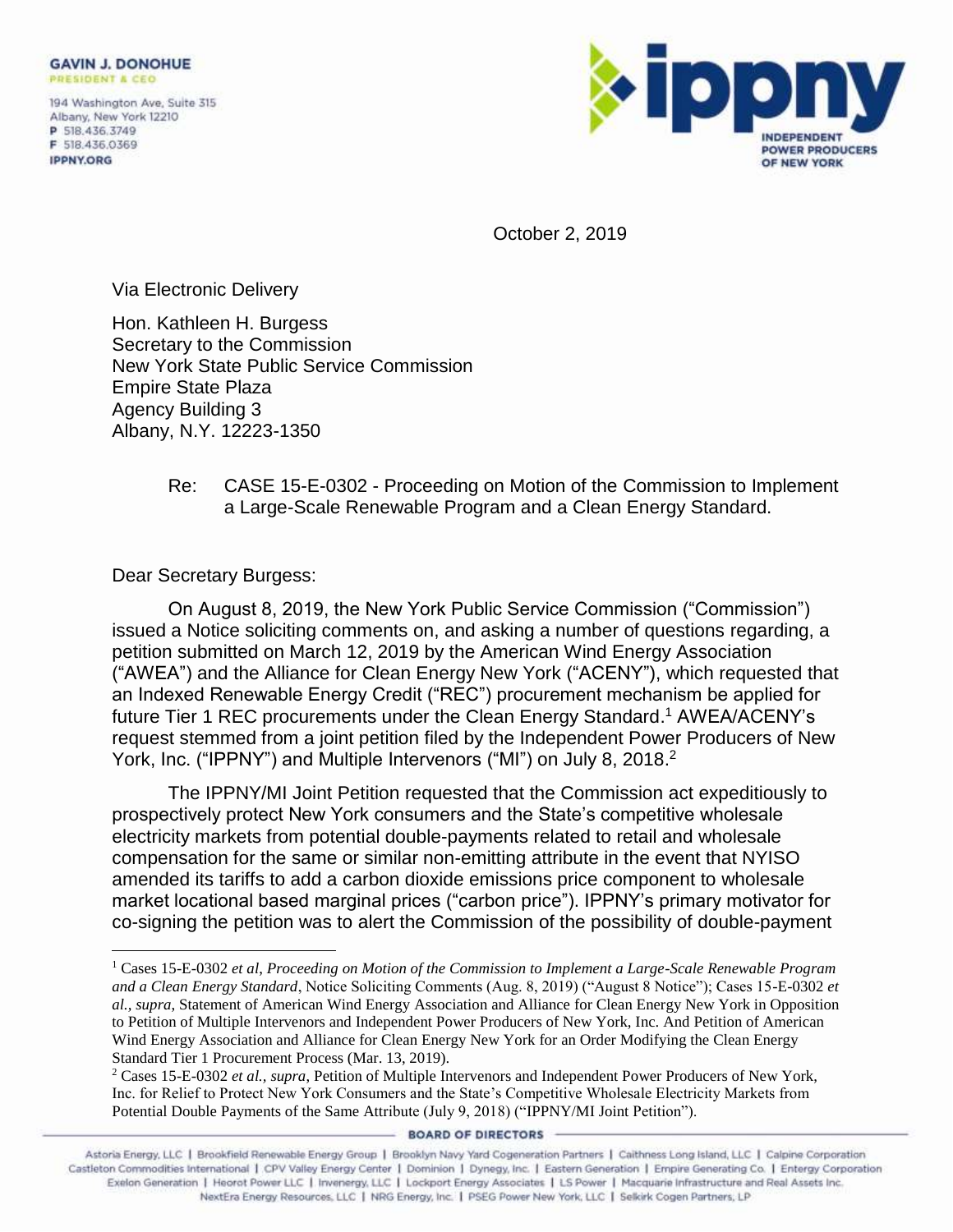in order that action may be taken to remedy the concern, which was first identified in the NYISO stakeholder process, so that the NYISO's carbon price proposal could be advanced to a stakeholder vote with as much stakeholder support as possible in a timely manner.

On April 15, 2019, IPPNY filed a response to AWEA/ACENY's petition.<sup>3</sup> While IPPNY opposed AWEA/ACENY's Index REC approach, we agreed that a different index approach would avoid any potential double payment if the NYISO implemented a carbon price.<sup>4</sup> Rather than index REC prices to market prices, as proposed by AWEA/ACENY, IPPNY requested that the Commission require that, for future REC solicitations, RECs be indexed to a carbon price adjustment if a carbon price is implemented by the NYISO.<sup>5</sup> Under such an approach, REC contract holders would continue to be subject to wholesale market risk as is the case with the current fixedprice REC construct, rather than shifting such risk to consumers.<sup>6</sup>

As IPPNY demonstrated in its April 15 Comments, AWEA/ACENY's Index REC proposal is neither the most consumer-friendly nor the most appropriate pathway to address the NYISO's potential carbon pricing reforms. Indexed RECs go well beyond what is necessary to protect consumers against the potential double payment if a carbon price is implemented and instead ensure that future REC contract holders receive fully hedged payments protecting them from all market risk. The Commission's adoption<sup>7</sup> of an Index OREC approach for offshore wind was based on the unique circumstances attending offshore wind in its early stages, was highly qualified, and cannot be used as a precedent for applying the Index REC approach to future on-shore wind and solar projects when existing projects have been successfully financed, built and operated for many years in New York with the support of fixed-price REC contracts.

IPPNY hereby incorporates by reference its April 15 Comments in response to the questions posed in the Commission's August 8 Notice soliciting comments. As IPPNY requested, the Commission should reject AWEA/ACENY's proposed Index REC solution in favor of the solution recommended by IPPNY.

Respectfully submitted,

/s/ Matthew Schwall

<sup>3</sup> Cases 15-E-0302 *et al., supra*, Comments of Independent Power Producers of New York, Inc. (Apr. 15, 2019) ("April 15 Comments").

<sup>4</sup> *Id*. at 6

<sup>5</sup> *Id.* 

<sup>6</sup> *Id.*

<sup>7</sup> Case 18-E-0071, *In the Matter of Offshore Wind Energy*, Order Establishing Offshore Wind Standard and Framework for Phase 1 Procurement (July 12, 2018).